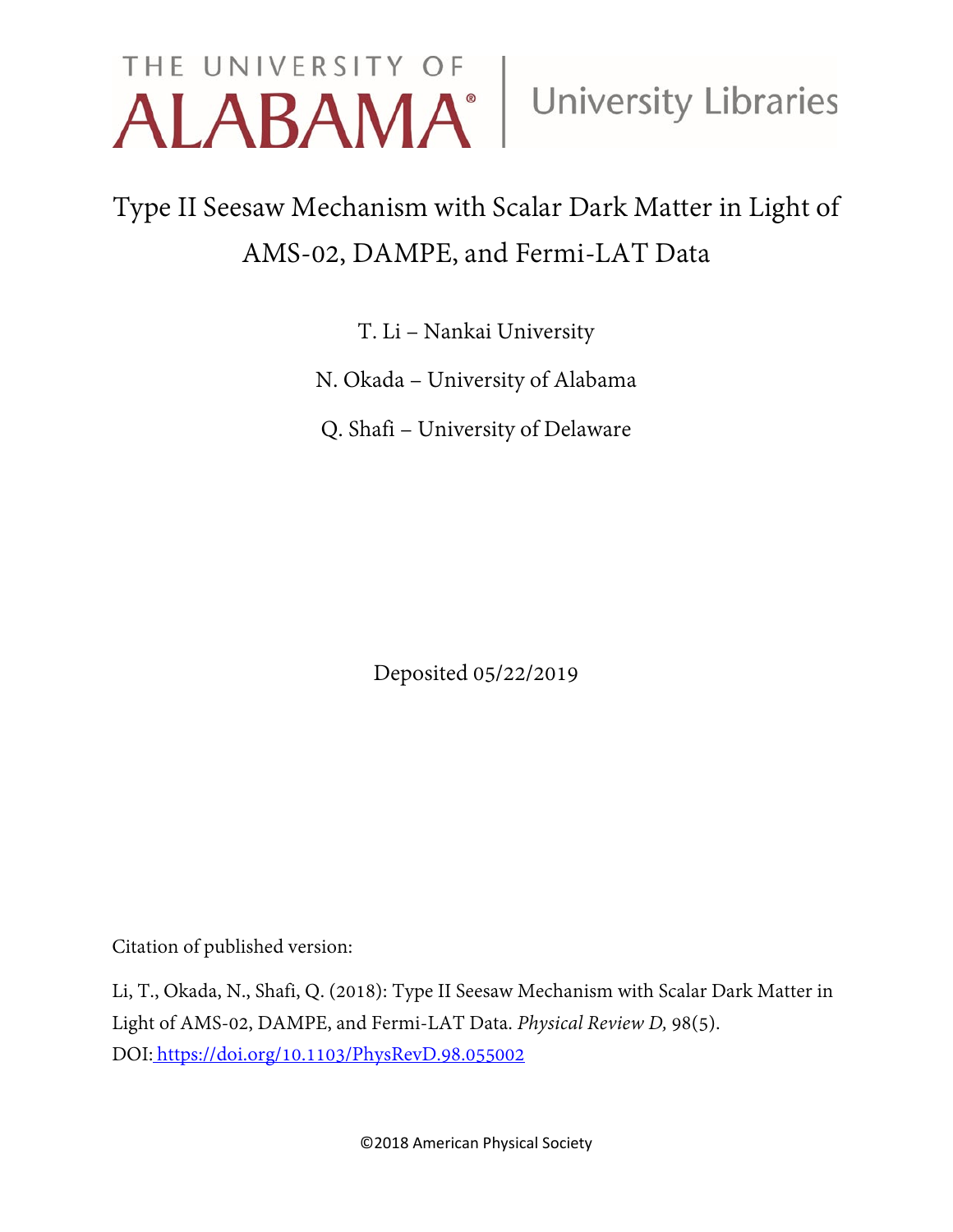### Type II seesaw mechanism with scalar dark matter in light of AMS-02, DAMPE, and Fermi-LAT data

Tong Li,<sup>1</sup> Nobuchika Okada,<sup>2</sup> and Qaisar Shafi<sup>3</sup>

<sup>1</sup>School of Physics, Nankai University, Tianiin 300071, China 2 Department of Physics and Astronomy, University of Alabama, Tuscaloosa, Alabama 35487, USA

<sup>3</sup> Bartol Research Institute, Department of Physics and Astronomy, University of Delaware,

Newark, Delaware 19716, USA

(Received 29 June 2018; published 4 September 2018)

The standard model (SM) supplemented by type II seesaw and a SM gauge-singlet scalar dark matter (DM) is a very simple framework to incorporate the observed neutrino oscillations and provide a plausible DM candidate. In this framework, the scalar DM naturally has a leptophilic nature with a pair annihilating mainly into the SM  $SU(2)_L$  triplet Higgs scalar of type II Seesaw which, in turn, decay into leptons. In this work, we consider indirect signatures of this leptophilic DM and examine the spectrum of the cosmic ray electron/positron flux from DM pair annihilations in the Galactic halo. Given an astrophysical background spectrum of the cosmic ray electron/positron flux, we find that the contributions from DM annihilations can nicely fit the observed data from the AMS-02, DAMPE and Fermi-LAT collaborations, with a multi-TeV range of DM mass and a boost factor for the DM annihilation cross section of  $\mathcal{O}(1000)$ . The boost factor has a tension with the Fermi-LAT data for gamma-ray from dwarf spheroidal galaxies and the limit from CMB anisotropies, which can be ameliorated with enhanced local DM density by a factor of about two.

DOI: [10.1103/PhysRevD.98.055002](https://doi.org/10.1103/PhysRevD.98.055002)

#### I. INTRODUCTION

The existence of dark matter (DM) in the Universe has been established by a variety of cosmological and astronomical observations. The nature of DM is still unknown and stands as one of the biggest mysteries in particle physics and cosmology. The measurements of Galactic cosmic rays can provide indirect information of DM particles since their pair annihilations or late-time decays produce cosmic rays such as cosmic ray positrons and antiprotons. As cosmic ray observations become more and more precise, a deviation (excess) of an observed cosmic ray flux from its astrophysical prediction can be used to learn about the nature of DM particles. The latest and most precise measurements of the cosmic ray electron and positron (CRE) flux have been reported by the AMS-02 [\[1\]](#page-8-0), DAMPE [\[2\],](#page-8-1) and Fermi-LAT [\[3\]](#page-8-2) collaborations. The increase of the positron spectrum above 100 GeV and the break of the CRE spectrum around 1 TeV are unexpected results from these measurements, possibly indicating an excess of the CREs originating from DM particles.

In this paper, we consider a very simple extension of the standard model (SM), which simultaneously resolves two major missing pieces in the SM, namely, a dark matter candidate and a neutrino mass matrix compatible with the observed neutrino oscillations. This model was first proposed in Ref. [\[4\]](#page-8-3) to account for an excess of cosmic ray positions reported by the PAMELA collaboration [\[5\]](#page-8-4). After the first results of the AMS-02 [\[6\]](#page-8-5), detailed analysis for the cosmic ray position fluxes was performed in Ref. [\[7\]](#page-8-6). This and similar models were also adopted to explain the linelike  $e^+ + e^-$  excess around 1.4 TeV, recently reported by the DAMPE [8–[11\]](#page-8-7). In the model, a SM gauge-singlet real scalar (D) is introduced along with an unbroken  $Z_2$ symmetry. The real scalar, which is a unique  $Z_2$ -odd field in the model, serves as the DM. In addition to the scalar DM, a SM  $SU(2)_L$  triplet scalar field ( $\Delta$ ) is introduced to accommodate the observed neutrino oscillation phenomena [\[12\]](#page-9-0) via the type II seesaw mechanism [\[13](#page-9-1)–17]. Through a four-point interaction between the DM and triplet scalars, a pair of the DM particles mainly annihilates into a pair of the triplet scalars, whose subsequent decays generate leptonic final states as a new source of CREs in the Galactic halo. The leptophilic nature of this DM particle is attributed to the type II seesaw mechanism. The main purpose of this paper is to revisit the CRE spectrum for the type II seesaw model extended with scalar DM and identify a parameter region to fit the latest CRE spectrum measured by the AMS-02, DAMPE, and Fermi-LAT collaborations.

Published by the American Physical Society under the terms of the [Creative Commons Attribution 4.0 International](https://creativecommons.org/licenses/by/4.0/) license. Further distribution of this work must maintain attribution to the author(s) and the published article's title, journal citation, and DOI. Funded by SCOAP<sup>3</sup>.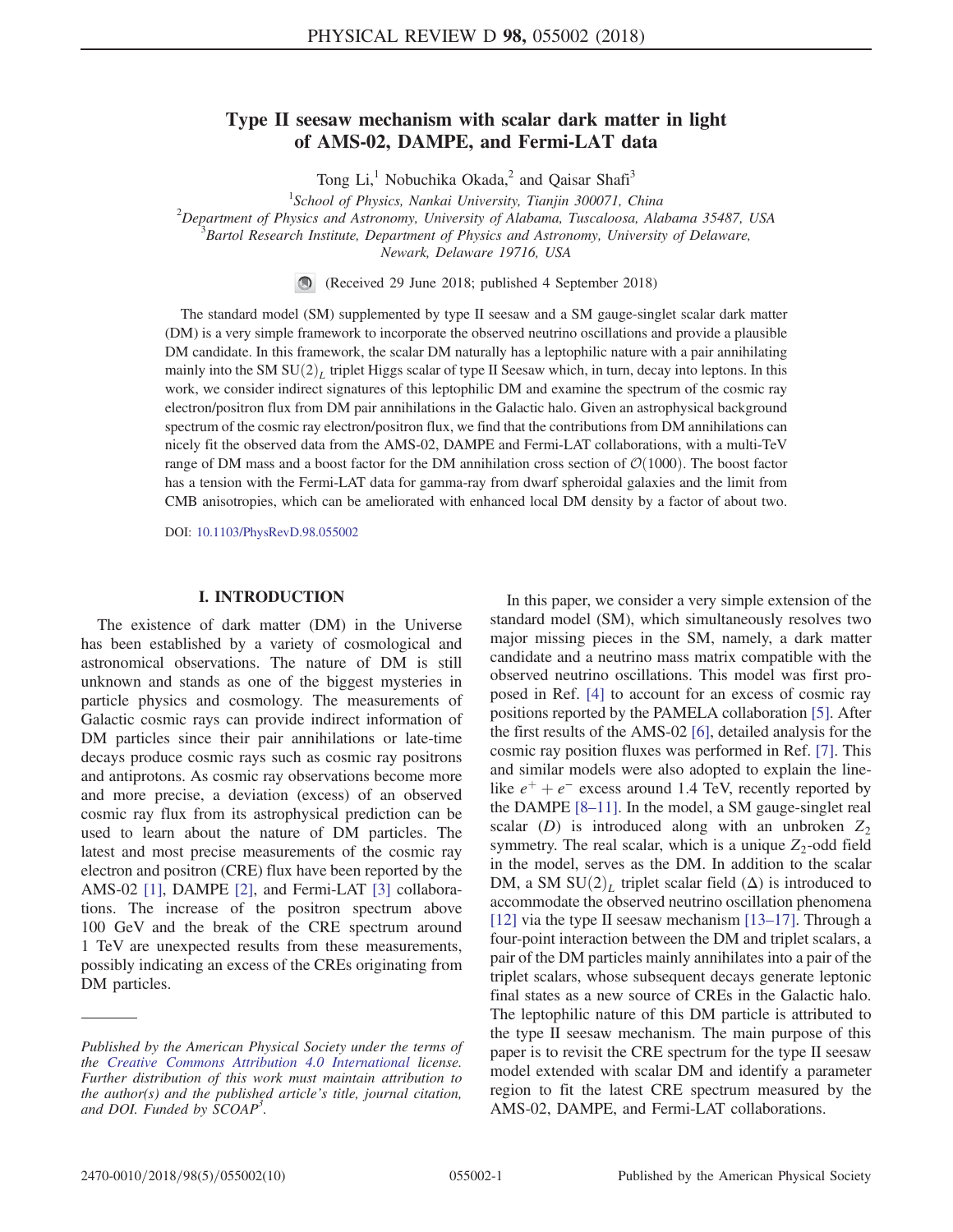This paper is organized as follows. In Sec. [II,](#page-2-0) we describe the source and propagation of cosmic rays in the Galaxy including the DM contribution. In Sec. [III](#page-3-0) we discuss the type II seesaw model with scalar DM and its contribution to electron/positron cosmic rays. Our numerical results of best-fit parameters in this model are given in Sec. [IV,](#page-4-0) and we summarize our conclusions in Sec. [V.](#page-8-8)

#### <span id="page-2-0"></span>II. ELECTRON/POSITRON COSMIC RAYS IN THE GALAXY

The key unknowns about cosmic rays in the Galaxy are their origin and propagation. Primary cosmic rays originate from astrophysical processes, such as supernova explosions or pulsars. Their collisions with intergalactic matter create secondary cosmic rays. The propagation of cosmic rays can be described by the process of diffusion, in the form of the transport equation [\[18\]](#page-9-2):

<span id="page-2-1"></span>
$$
\frac{\partial \psi}{\partial t} = Q(\vec{r}, p) + \vec{\nabla} \cdot (D_{xx}\vec{\nabla}\psi - \vec{V}\psi) + \frac{\partial}{\partial p} p^2 D_{pp} \frac{\partial}{\partial p} \frac{1}{p^2} \psi \n- \frac{\partial}{\partial p} \left[ \dot{p}\psi - \frac{p}{3} (\vec{\nabla} \cdot \vec{V}) \psi \right] - \frac{\psi}{\tau_f} - \frac{\psi}{\tau_r},
$$
\n(1)

where  $\psi(\vec{r}, t, p)$  is the density of cosmic rays,  $\vec{V}$  is the convection velocity,  $\tau_f(\tau_r)$  is the timescale for fragmentation (radioactive decay), and  $\dot{p}$  is the momentum loss rate. In the above equation, the convection terms are governed by the Galactic wind and the diffusion in momentum space induces the reacceleration process. The spatial diffusion coefficient can then be written as

$$
D_{xx} = \beta D_0 (R/R_0)^{\delta}, \qquad (2)
$$

with R and  $\beta$  being the rigidity and a particle velocity in unit of the speed of light, respectively. This transport equation is numerically solved with given boundary conditions, that is, the cosmic ray density  $\psi$  vanishes at the radius  $R_h$  and the height  $\pm L$  of the cylindrical diffusion zone in the Galactic halo. The cosmic ray flux is then given by  $\mathbf{v}\psi/(4\pi)$  with v being the cosmic ray velocity.

The source term in Eq.  $(1)$  for the primary cosmic rays can generally be given by the product of the spatial distribution and the injection spectrum function:

$$
Q_i(\vec{r}, p) = f(r, z)q(p). \tag{3}
$$

For the above spatial distribution, we use the following supernova remnants distribution,

$$
f(r,z) = f_0 \left(\frac{r}{r_{\odot}}\right)^a \exp\left(-b\frac{r-r_{\odot}}{r_{\odot}}\right) \exp\left(-\frac{|z|}{z_s}\right),\qquad(4)
$$

where  $r_{\odot} = 8.5$  kpc is the distance between the Sun and the Galactic center, and the height of the Galactic disk is taken to be  $z_s = 0.2$  kpc. The two parameters a and b are chosen to be 1.25 and 3.56, respectively [\[19\].](#page-9-3) For the injection spectra of various nuclei and primary electrons, one can assume broken power law function with one or more breaks and indices. These rigidity breaks and power law indices are the source injection parameters.

The secondary-to-primary ratio of cosmic ray nuclei (the Boron-to-Carbon ratio B/C) and the ratio of secondary isotopes (the Beryllium ratio  $^{10}$ Be $/^{9}$ Be) are widely employed to constrain the cosmic ray propagation parameters [\[20](#page-9-4)–28], as they are respectively sensitive to the traveling path and the lifetime of cosmic rays in the Galaxy. The source injection parameters of cosmic ray nuclei and electrons can be constrained by the measured proton flux data and the low energy regions of the CRE spectra, respectively. Recently, the AMS-02 collaboration released abundant and precise data on the cosmic ray nuclei, e.g., proton [\[29\],](#page-9-5) B/C [\[30\]](#page-9-6), and Helium [\[31\].](#page-9-7) Combining the latest CRE and nuclei data with old data sets such as from CREAM [\[32\]](#page-9-8) and PAMELA [\[33\]](#page-9-9), one can constrain the propagation and source injection parameters in a statistical method. Based on these well fitted parameters, an up-todate primary electron and secondary electron/positron cosmic rays can be obtained with high precision. Given this astrophysical background, at high energies, we are enabled to constrain extra compositions in cosmic rays such as annihilating dark matter which also produces electrons and positrons, in the light of the flux data newly reported by the AMS-02, DAMPE, and Fermi-LAT collaborations. In practice, we use the CRE background flux obtained in Ref. [\[34\]](#page-9-10) (see also Ref. [\[35\]](#page-9-11)) which takes into account the latest AMS-02 and DAMPE data based on the above global fitting procedure. We should keep in mind that both the explanation for the CRE excess measurements and the background modeling are the subject of debate. In addition to DM annihilation, there exist alternative astrophysical explanations for the difference between the data and prediction. The conclusion of the constraints on DM signal below is dependent on the background model adopted here.

The DM source term of the CREs for a self-conjugate DM particle can be described by the product of the spatial function and the spectrum distribution as follows

$$
Q(r,p) = \frac{1}{2} \frac{\rho^2(r)}{m_D^2} \langle \sigma v \rangle \frac{dN}{dE}.
$$
 (5)

Here,  $\rho(r)$  is the DM spatial distribution,  $\langle \sigma v \rangle$  is the total velocity-averaged DM annihilation cross section, and  $dN/dE$  is the energy spectrum of cosmic ray particles produced by the DM annihilation. For the DM spatial distribution, we assume the standard Navarro-Frenk-White (NFW) profile [\[36,37\]](#page-9-12) to describe DM halo within the **Galaxy** 

$$
\rho(r) = \rho_s \frac{(r/r_s)^{-\gamma}}{(1 + r/r_s)^{3-\gamma}},\tag{6}
$$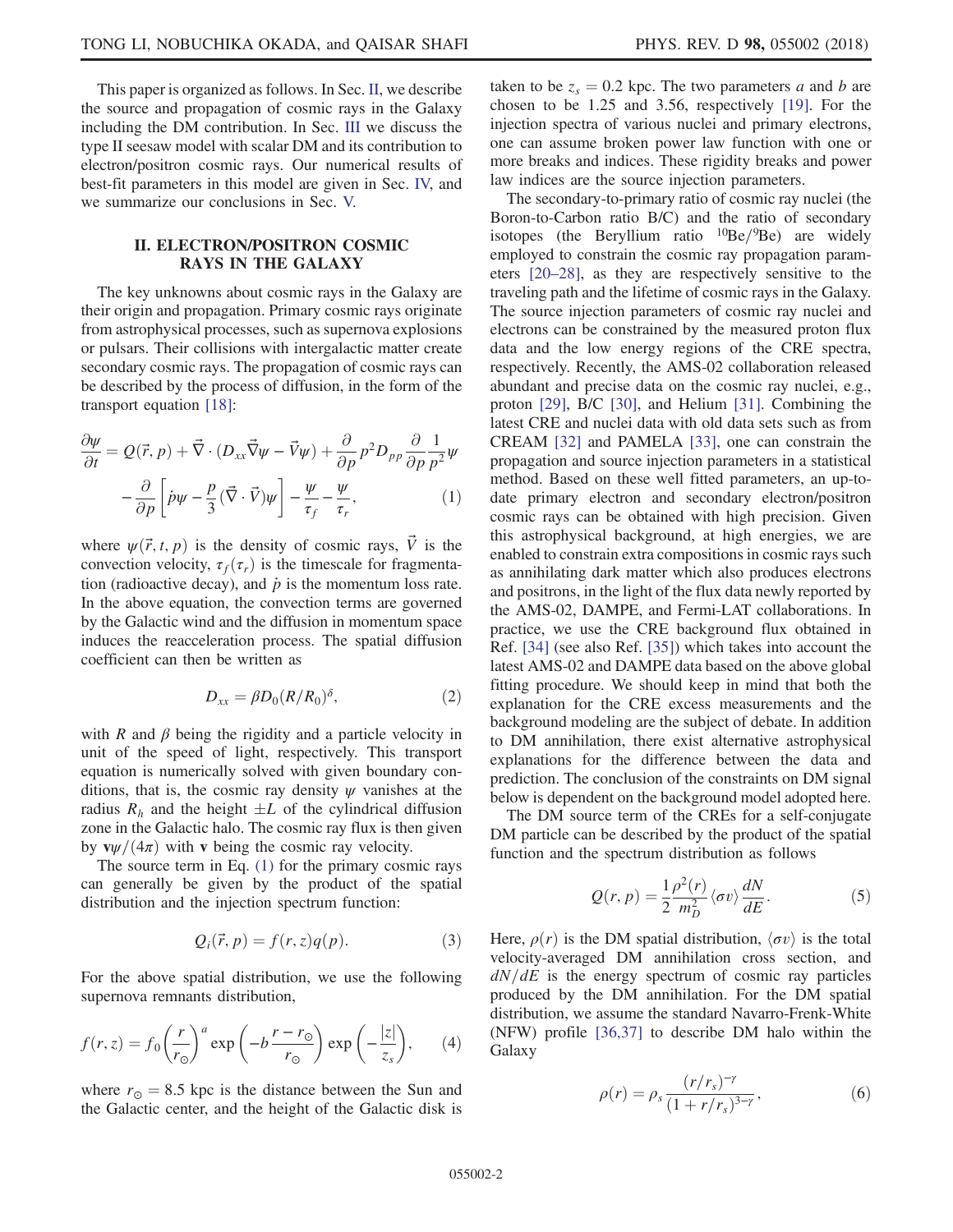with  $\gamma = 1$  and  $r_s = 20$  kpc. The coefficient  $\rho_s$  is set to give the local DM density  $\rho(r_\odot) = 0.4 \text{ Gev/cm}^3$ . The spectrum  $dN/dE$  depends on specific DM models.

#### III. TYPE II SEESAW MODEL WITH SCALAR DM

<span id="page-3-0"></span>In Table [I,](#page-3-1) we list the particle content of the type II seesaw model with scalar DM, relevant for our discussion in this paper. An odd parity under the unbroken  $Z_2$  symmetry is assigned to the SM gauge-singlet scalar  $(D)$ , which makes it stable and a suitable DM candidate. The explicit form of the  $SU(2)_L$  triplet scalar in terms of three complex scalars (electric charge neutral  $(\Delta^0)$ , singly charged  $(\Delta^+)$ and doubly charged  $(\Delta^{++})$  scalars) is given by

$$
\Delta = \frac{\sigma^i}{\sqrt{2}} \Delta_i = \begin{pmatrix} \Delta^+ / \sqrt{2} & \Delta^{++} \\ \Delta^0 & -\Delta^+ / \sqrt{2} \end{pmatrix}, \tag{7}
$$

where  $\sigma^{i}$ 's are Pauli matrices.

<span id="page-3-2"></span>Following the notations of Ref. [\[38\]](#page-9-13), the scalar potential relevant for type II seesaw is given by

$$
V(H, \Delta) = -m_H^2 (H^{\dagger} H) + \frac{\lambda}{2} (H^{\dagger} H)^2
$$
  
+  $M_{\Delta}^2 \text{tr}[\Delta^{\dagger} \Delta] + \frac{\lambda_1}{2} (\text{tr}[\Delta^{\dagger} \Delta])^2$   
+  $\frac{\lambda_2}{2} ((\text{tr}[\Delta^{\dagger} \Delta])^2 - \text{tr}[\Delta^{\dagger} \Delta \Delta^{\dagger} \Delta])$   
+  $\lambda_4 H^{\dagger} H \text{tr}(\Delta^{\dagger} \Delta) + \lambda_5 H^{\dagger}[\Delta^{\dagger}, \Delta] H$   
+  $[2\lambda_6 M_{\Delta} H^T i \sigma_2 \Delta^{\dagger} H + \text{H.c.}],$  (8)

<span id="page-3-3"></span>where the coupling constants  $\lambda_i$  are taken to be real without loss of generality. The scalar potential relevant for DM D is

$$
V(D) = \frac{1}{2}m_0^2 D^2 + \lambda_D D^4 + \lambda_H D^2 H^{\dagger} H + \lambda_{\Delta} D^2 \text{tr}(\Delta^{\dagger} \Delta).
$$
\n(9)

<span id="page-3-1"></span>TABLE I. Particle content of the type II seesaw model with scalar DM, relevant to our discussion in this paper. In addition to the SM lepton doublets  $\ell_L^i$  (i = 1, 2, 3 being the generation index) and the Higgs doublet H, a complex  $SU(2)_L$  triplet scalar  $\Delta$ , and a SM gauge-singlet real scalar D are introduced, along with an unbroken  $Z_2$  symmetry. The triplet scaler  $\Delta$  plays a key role in type II seesaw mechanism, while the scalar  $D$  is the DM candidate.

|            | SU(2) <sub>L</sub> | $U(1)_Y$             | $Z_2$ |
|------------|--------------------|----------------------|-------|
| $\ell_L^i$ |                    | $-1/2$<br>+1/2<br>+1 |       |
| H          |                    |                      |       |
| $\Delta$   |                    |                      |       |
| D          |                    | 0                    |       |

Through the couplings  $\lambda_H$  and  $\lambda_\Delta$  in this scalar potential, a pair of scalar DM particles annihilates into pairs of the Higgs doublet and the triplet, i.e.,  $DD \rightarrow H^{\dagger}H$ ,  $\Delta^{\dagger} \Delta$ . nonzero vacuum expectation value (VEV) of the Higgs doublet  $(v)$  generates a tadpole term for  $\Delta$  through the last term in Eq. [\(8\).](#page-3-2) Minimizing the scalar potential, we obtain a nonzero VEV of the triplet Higgs as  $\langle \Delta^0 \rangle = v_\Delta / \sqrt{2} \simeq$  $\lambda_6 v^2/M_\Delta$ , by which the lepton number is spontaneously broken. In order to achieve the right scale of the electroweak symmetry breaking, the constraint,  $v^2 + v^2$  =  $(246 \text{ GeV})^2$ , must be satisfied. After the electroweak symmetry breaking, one has the following triplet masses in the limit of  $v \gg v_{\Delta}$ ,

$$
M_{\Delta^{\pm \pm}}^2 = M_{\Delta}^2 + \frac{1}{2} (\lambda_4 + \lambda_5) v^2, \qquad M_{\Delta^{\pm}}^2 = M_{\Delta}^2 + \frac{1}{2} \lambda_4 v^2,
$$
  

$$
M_{\Delta^0}^2 = M_{\Delta}^2 + \frac{1}{2} (\lambda_4 - \lambda_5) v^2.
$$
 (10)

Here,  $\Delta^0$  represents both CP-even and CP-odd neutral triplet Higgs bosons. Taking a negative value for  $\lambda_5$ , we can arrange a nondegenerate spectrum for the triplet Higgs bosons with only the doubly charged Higgs boson being lighter than the scalar DM particle, i.e.,  $M_{\Delta^{\pm \pm}} < m_D <$  $\overline{M}_{\Delta^{\pm}}$ ,  $M_{\Delta^{0}}$ . In this case, through Eq. [\(9\)](#page-3-3), a pair of scalar DM particles annihilates only into a pair of doubly charged Higgs bosons with a cross section

$$
\langle \sigma v \rangle (DD \to \Delta^{++} \Delta^{--}) = \frac{1}{8\pi m_D^2} \lambda_\Delta^2 \sqrt{1 - \frac{M_{\Delta^{++}}^2}{m_D^2}}. \quad (11)
$$

Here we assume  $\lambda_H \ll \lambda_\Delta$  to accommodate the direct DM detection [\[9\]](#page-8-9) and thus forbid annihilation into the Higgs doublet. Although the small  $\lambda_H$  leads to negligible DMnucleon scattering mediated by the SM Higgs boson in the t-channel, there exist loop diagrams induced by the quartic coupling  $\lambda_{\Delta}$  for direct detection. These penguinlike diagrams arise from the loop exchange of charged triplet Higgses and  $\gamma$ /Z bosons. They generate the nonvanishing scattering operator  $D^2\bar{q}\gamma_5q$ , which leads to a momentumsuppressed spin-dependent cross section [\[39\].](#page-9-14) As a result, together with the suppression by the heavy triplet Higgses in the loop, the relevant scattering cross section would not be within reach of current or forthcoming experiments such as XENON nT or LZ. Since the annihilation modes into neutral and singly charged Higgs bosons are forbidden, neutrinos are not created from the prompt decay of the triplet scalar, thus evading a possible constraint from the IceCube experiment [\[40,41\].](#page-9-15)

<span id="page-3-4"></span>As in the canonical type II seesaw, the triplet scalar  $(\Delta)$ has a Yukawa coupling with the lepton doublets given by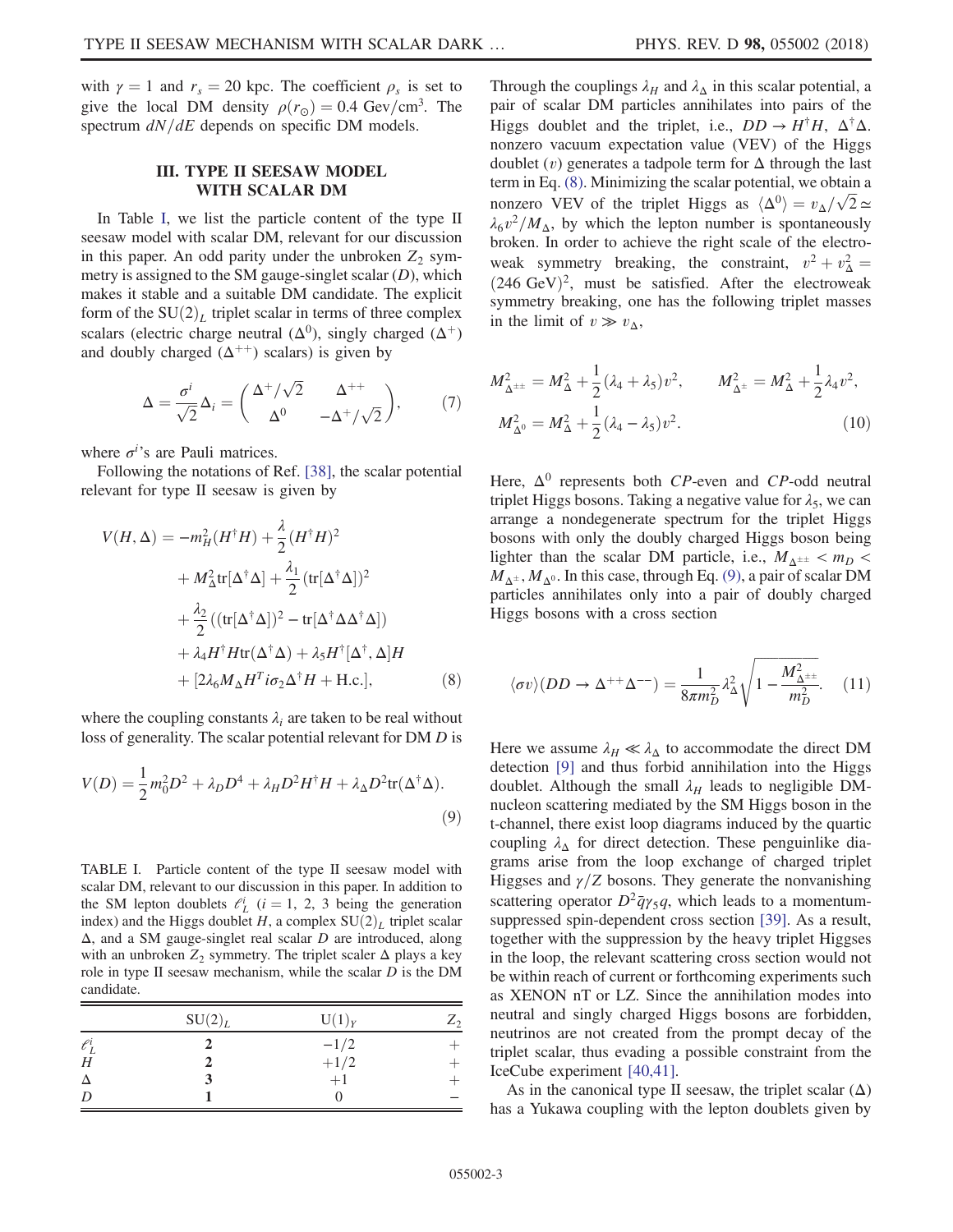$$
\mathcal{L}_{\Delta} = -\frac{1}{\sqrt{2}} (Y_{\Delta})_{ij} (\ell_L^i)^T \text{Ci} \sigma_2 \Delta \ell_L^j + \text{H.c.}
$$
  
= 
$$
-\frac{1}{\sqrt{2}} (Y_{\Delta})_{ij} (\nu_L^i)^T \text{C} \Delta^0 \nu_L^j + \frac{1}{2} (Y_{\Delta})_{ij} (\nu_L^i)^T \text{C} \Delta^+ e_L^j
$$

$$
+\frac{1}{\sqrt{2}} (Y_{\Delta})_{ij} (\ell_L^i)^T \text{C} \Delta^{++} e_L^j + \text{H.c.}, \qquad (12)
$$

where C is the charge conjugate matrix, and  $(Y_{\Delta})_{ij}$  denotes the elements of the Yukawa matrix. In Eq. [\(12\),](#page-3-4) the neutrino mass matrix is given by

$$
m_{\nu} = v_{\Delta}(Y_{\Delta})_{ij}.\tag{13}
$$

The Yukawa interactions of the doubly charged Higgs boson are

$$
\mathcal{L}_{\Delta} \supset -\frac{1}{\sqrt{2}} (e_L^i)^T C (Y_{\Delta})_{ij} \Delta^{++} e_L^j, \tag{14}
$$

<span id="page-4-1"></span>and the partial decay width of the doubly charged Higgs boson into a same-sign dilepton is thus given by

$$
\Gamma(\Delta^{++} \to i^+ j^+) = \frac{1}{8\pi (1 + \delta_{ij})} |(Y_\Delta)_{ij}|^2 M_{\Delta^{++}},
$$
  

$$
i, j = e, \mu, \tau.
$$
 (15)

For  $v_{\Delta} \lesssim 10^{-4}$  GeV, the decays of doubly charged Higgs are dominated by the above leptonic channels [\[42\]](#page-9-16). With this assumption we focus only on the same-sign leptonic decay modes of  $\Delta^{++}$  in the analysis below. Thus, the decay branching ratios are only governed by Eq. [\(15\)](#page-4-1) and are independent of the triplet Higgs mass. Note that the Yukawa coupling matrix  $Y_{\Delta}$  has a direct relation with the neutrino oscillation data,

$$
Y_{\Delta} = \frac{1}{v_{\Delta}} U_{\text{PMNS}}^* D_{\nu} U_{\text{PMNS}}^{\dagger},\tag{16}
$$

with  $U_{\text{PMNS}}$  being the Pontecorvo-Maki-Nakagawa-Sakata (PMNS) neutrino mixing matrix and  $D_{\nu}$  is a diagonal mass eigenvalue matrix for the light neutrinos. Using the neutrino oscillation data [\[12\]](#page-9-0) and the above decay width formula, we can obtain the patterns of the charged lepton flavors produced by the doubly charged Higgs boson decay. In the following numerical calculations, we consider two cases for the light neutrino mass spectrum, namely, the

<span id="page-4-2"></span>TABLE II. Benchmark decay branching ratios of doubly charged Higgs boson for NH and IH spectra.

| <b>BR</b> | ee    | eu    | $e\tau$ | $\mu\mu$ | $\mu\tau$ | $\tau\tau$ |
|-----------|-------|-------|---------|----------|-----------|------------|
| <b>NH</b> | $1\%$ | $2\%$ | $2\%$   | $30\%$   | 35%       | $30\%$     |
| ΙH        | 50%   | $1\%$ | $1\%$   | 12%      | 24%       | $12\%$     |

normal hierarchy (NH) and the inverted hierarchy (IH) to account for the undetermined neutrino mass ordering. For the two benchmarks, the obtained branching ratios of the doubly charged Higgs boson decay into the leptonic final states are shown in Table [II](#page-4-2) [\[43\]](#page-9-17). Remarkably, the branching ratio of doubly charged Higgs decay into  $e^{\pm}e^{\pm}$  in IH is 50 times greater than that in NH, while all remaining decay channels are comparable between these two mass patterns.

<span id="page-4-4"></span>For the 4-body CRE spectrum we consider, one has

$$
\frac{dN}{dE} = \sum_{i,j} BR(\Delta^{\pm \pm} \to i^{\pm} j^{\pm}) \left( \frac{d\bar{N}_i}{dE} + \frac{d\bar{N}_j}{dE} \right), \quad (17)
$$

where i,  $j = e, \mu, \tau$ . The cosmic ray spectrum  $d\bar{N}/dE$  in the lab frame is given by the spectrum from the triplet Higgs decay in its rest frame, denoted by  $dN/dE_0$ , after a Lorentz boost [\[44,45\].](#page-9-18) Namely,

$$
\frac{d\bar{N}}{dE} = \int_{t_{1,\min}}^{t_{1,\max}} \frac{dx_0}{x_0\sqrt{1 - \epsilon^2}} \frac{dN}{dE_0},
$$
(18)

where

$$
t_{1,\max} = \min\left[1, \frac{2x}{\epsilon^2} \left(1 + \sqrt{1 - \epsilon^2}\right)\right],\tag{19}
$$

$$
t_{1,\min} = \frac{2x}{\epsilon^2} \left( 1 - \sqrt{1 - \epsilon^2} \right),\tag{20}
$$

with  $\epsilon = M_{\Delta^{\pm \pm}}/m_D$  and  $x = E/m_D \le 0.5$ . For the propagation parameters of dark matter, we assume the MED model [\[46,47\]](#page-10-0) with  $\delta = 0.7$ ,  $D_0 = 0.0112$  kpc<sup>2</sup>/Myr,  $L = 4$  kpc and the convective velocity  $V_C = 12$  km/s, and use MicrOMEGAs 5.0 [\[48\]](#page-10-1) to calculate the CRE spectrum from DM annihilations.

#### IV. RESULTS

<span id="page-4-3"></span><span id="page-4-0"></span>The obtained cosmic ray fluxes, together with the experimental data points, are put into a composite likelihood function, defined as

$$
\chi^2 = \sum_{i} \frac{(f_i^{\text{th}} - f_i^{\text{exp}})^2}{\sigma_i^2},\tag{21}
$$

where  $f_i^{\text{th}} = f_i^{\text{DM}} + f_i^{\text{bkg}}$  are the theoretical predictions of the CRE flux from the DM annihilation  $(f_i^{DM})$  plus the astronomical background  $(f_i^{bkg})$ , while  $f_i^{exp}$  are the corresponding central value of the experimental data. In order to take into account, amongst others, the uncertainty related to the fixed propagation parameters, we stipulate a 10% uncertainty of the theoretical predictions. The theoretical and experimental uncertainties are then combined in quadrature to yield the  $\sigma_i$ . The sum in Eq. [\(21\)](#page-4-3) runs over the AMS-02  $e^+$  flux data ( $E > 1$  GeV, 70 data points), the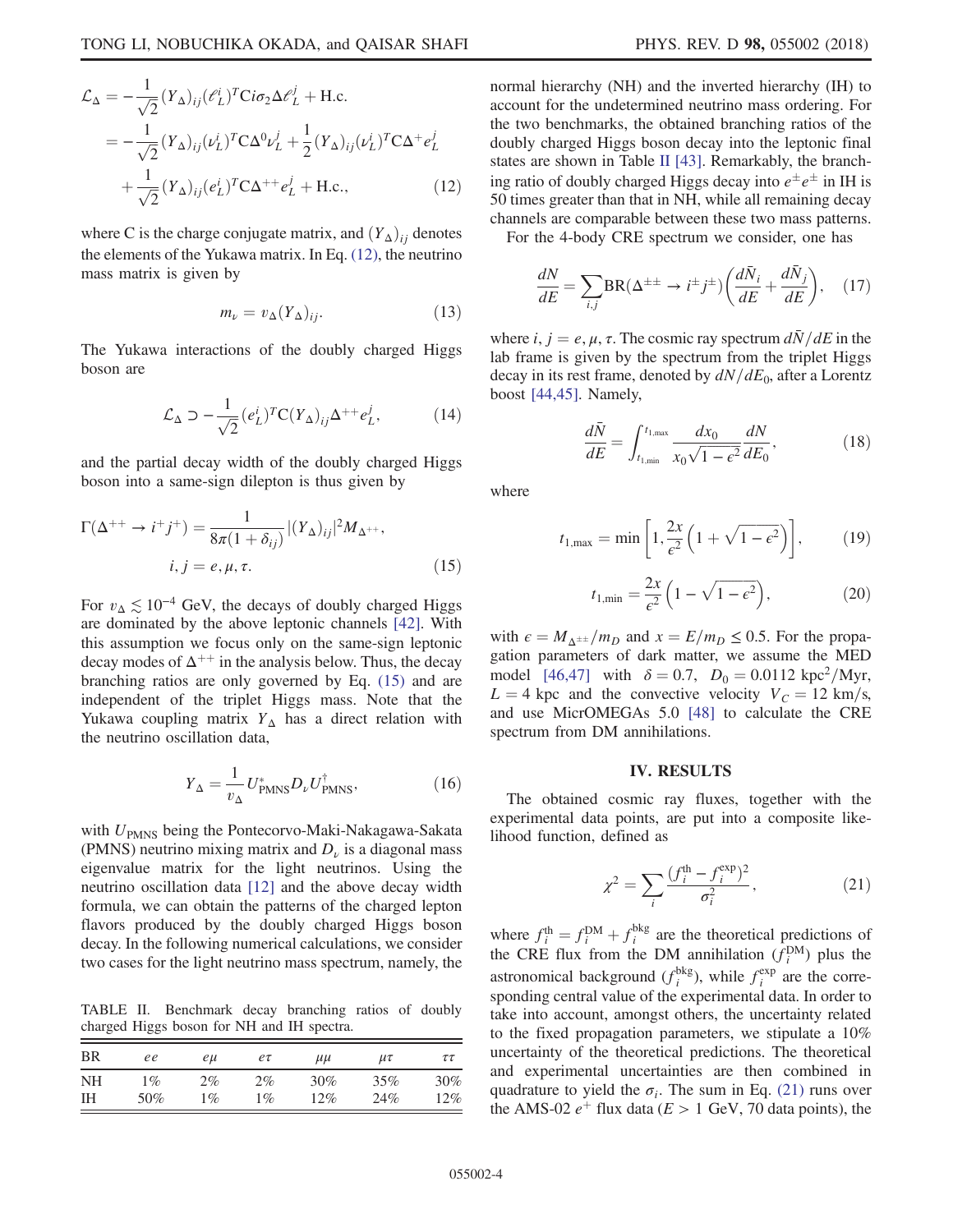<span id="page-5-0"></span>

FIG. 1. (a) and (b): Comparison of the positron flux observed by the AMS-02 (red dots and dark error bars) with the type II seesaw model with scalar dark matter, for  $m_D - M_{\Delta^{++}} = 10$  GeV, and NH (a) and IH (b) spectra. The blue solid line shows the prediction of the total cosmic ray flux with dark matter parameter values that best fit the AMS-02 data. The total predicted flux is the sum of the background flux (green curve) and the dark matter contribution (purple curve). (c) and (d): The AMS-02 favored region and best-fit point (orange point) of DM model parameters ( $\kappa_{BF}$  vs  $m_D$ ), for  $m_D - M_{\Delta^{++}} = 10$  GeV, and NH (c) and IH (d) spectra. The contours represent  $1\sigma$  (blue) and  $2\sigma$  (red) confidence regions. The upper limits on  $\kappa_{BF}$  by the Fermi-LAT (green curve) and CMB (purple curve) are also shown.

DAMPE  $e^+ + e^-$  data (without the excess point at  $E \approx 1.4$  TeV, 37 data points) or the Fermi-LAT  $e^+ + e^$ data (High-Energy region with  $E > 42$  GeV, 27 data points). Note that, for the DAMPE data, we exclude the data point with energy of about 1.4 TeV, as the evidence for the kneelike feature of  $e^+ + e^-$  is rather strong but the linelike signal has to be confirmed in the future [\[49\].](#page-10-2)

Due to the nondegenerate spectrum for triplet Higgs, we assume a mass benchmark with small difference  $m_D - M_{\Delta^{++}} = 10$  GeV, and  $\langle \sigma v \rangle = \kappa_{\rm BF} \langle \sigma v \rangle_0$  with  $\langle \sigma v \rangle_0 =$  $3 \times 10^{-26}$  cm<sup>3</sup>/s (typical thermal DM annihilation cross section) and  $\kappa_{\text{BE}}$  being the boost factor. Thus, we employ two free parameters,  $m_D$  and  $\kappa_{\text{BF}}$ , to fit the observed CRE spectrum. Note that, although the small mass difference gives a phase-space suppression factor for the annihilation rate, the quartic coupling  $\lambda_{\Lambda}$  remains in the perturbative range  $[9]$ . In Figs. [1\(a\)](#page-5-0) and [1\(b\),](#page-5-0) we display our best-fit spectrum of cosmic ray positron in the type II seesaw with scalar DM, for  $m_D - M_{\Lambda^{++}} = 10$  GeV, and NH and IH spectra, along with the AMS-02 data. Figures [1\(c\)](#page-5-0) and [1\(d\)](#page-5-0) also shows the favored region and the best-fit point of the DM model parameters in the plane of  $\kappa_{\text{BF}}$  vs  $m_D$  to fit the AMS-02 data. In Figs. [2](#page-6-0) and [3](#page-7-0), we show our results corresponding to Fig. [1](#page-5-0) but for fitting the  $e^+ + e^-$  flux measured by the DAMPE and the Fermi-LAT collaborations, respectively. The corresponding favored regions and the best-fit points of the DM model parameters are also shown. Figure [4](#page-7-1) displays the favored regions and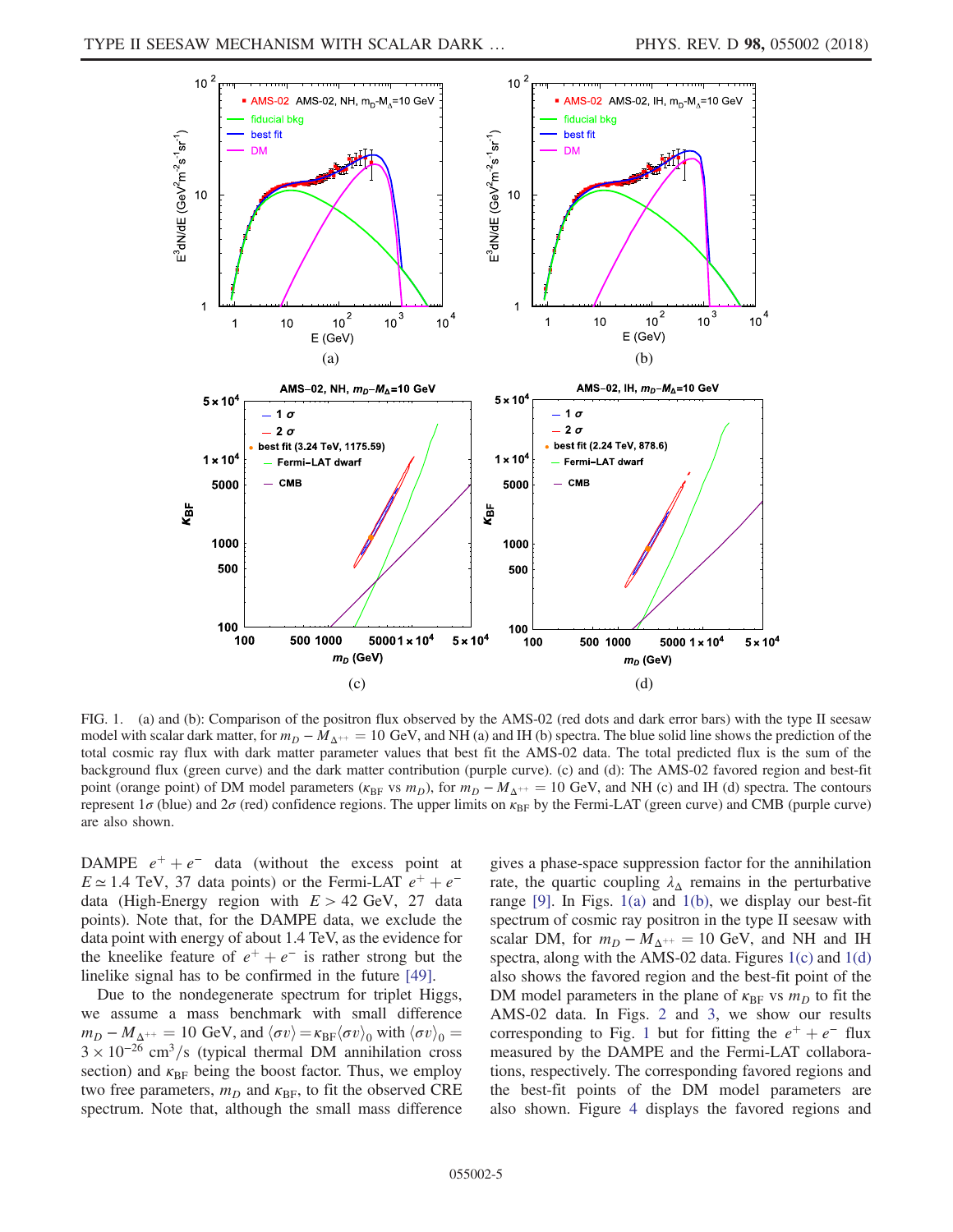<span id="page-6-0"></span>

FIG. 2. Electron plus positron flux that best fit the DAMPE data, as labeled in Fig. [1.](#page-5-0)

the best-fit points by combined AMS-02, DAMPE, and Fermi-LAT. Our results indicate that these CRE observations are consistent with the dark matter hypothesis by improving the fit to the data.

Our results of best-fit parameters are summarized in Table [III.](#page-8-10) One can see that the increase of  $e^+$  or  $e^+ + e^$ favors a multi-TeV DM mass and a boost factor  $\kappa_{\text{BF}} =$  $\mathcal{O}(1000)$  for the annihilation cross section in this model. The Breit-Wigner enhancement for boosting the annihilation cross section of the DM particles may arise by introducing a new scalar coupled to D and  $\Delta$  [\[4,9\].](#page-8-3) In particular, with 50 times greater branching ratio of doubly charged Higgs decay into  $e^{\pm}e^{\pm}$ , the favored DM mass in IH has a reduction of 30% − 40% compared to that in NH. It is due to the sharper spectrum induced by the leading prompt  $e^{\pm}e^{\pm}$  channel in IH. Moreover, as the first direct detection of  $e^+ + e^-$  knee, DAMPE relatively prefers IH over NH, while both of NH and IH in this model indistinguishably fit AMS-02 and Fermi-LAT without a measured kneelike feature. More precise measurement of the flux for higher energy range in the future should reveal a preference for NH or IH.

With a large amount of dark matter, dwarf galaxies serve as the bright targets for searching gamma rays from dark matter annihilation. Since the Fermi-LAT experiments [\[50,51\]](#page-10-3) have found no gamma ray excess from the dwarf spheroidal satellite galaxies (dSphs) of the Milky Way, following the Fermi's maximum likelihood analysis, one can place an upper limit on the DM annihilation cross section for a given  $m<sub>D</sub>$ . This limit appears to be more stringent than other gamma ray observations from the Milky Way [\[50\]](#page-10-3). We perform the likelihood analysis and show the upper limit on  $\kappa_{\text{BF}}$  by the Fermi-LAT dSphs in Figs. 1[–](#page-5-0)3. One can see a tension between the CRE favored region and the Fermi-LAT dSphs limit. An enhancement by a factor of about two of the local DM density is needed to evade the Fermi-LAT dSphs constraint. This enhancement can be ascribed to density fluctuations in the Milky Way halo [\[52\].](#page-10-4) The observations of cosmic microwave background (CMB) anisotropies also provide constraint on this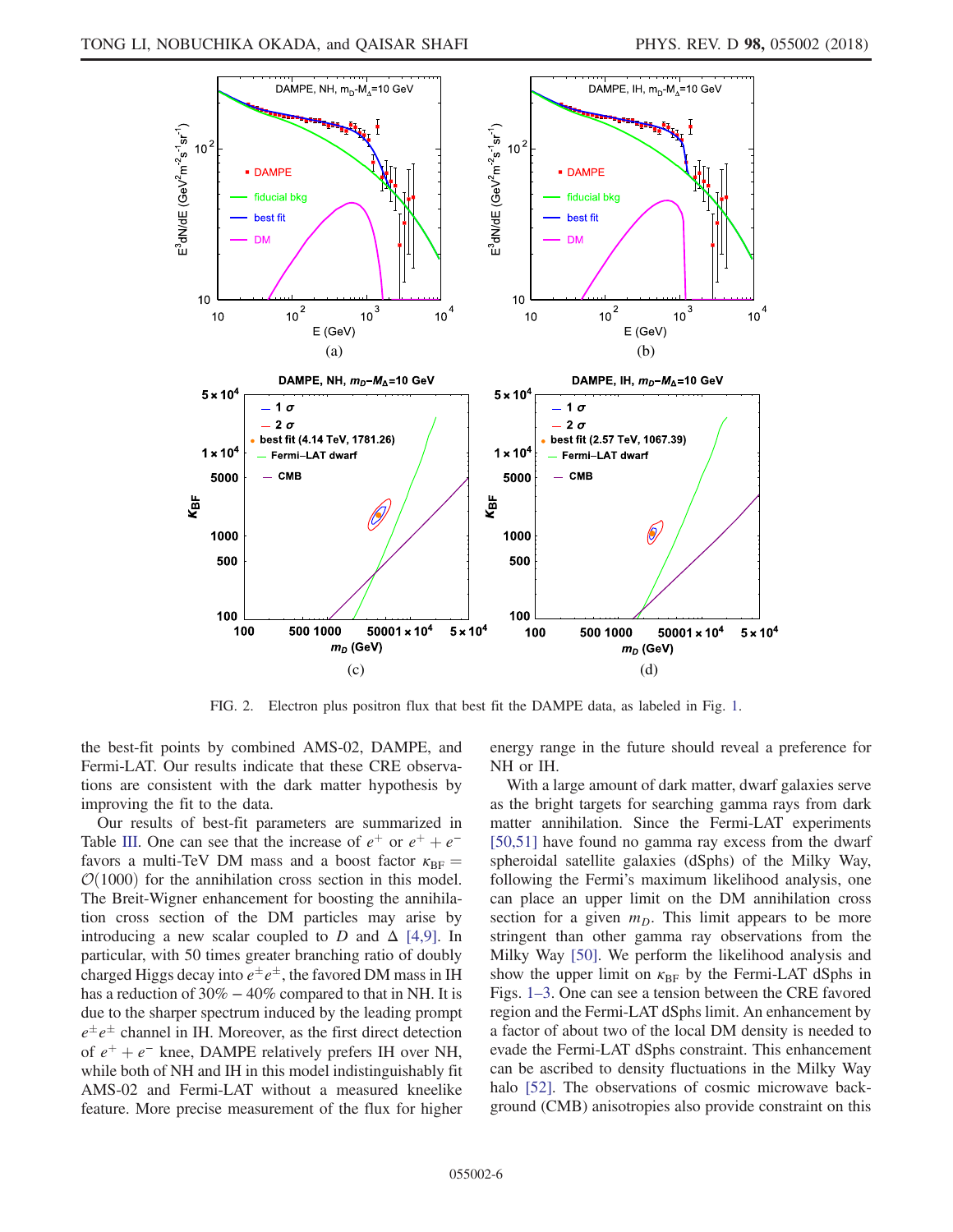<span id="page-7-0"></span>

FIG. 3. Electron plus positron flux that best fit the Fermi-LAT data, as labeled in Fig. [1.](#page-5-0)

<span id="page-7-1"></span>

FIG. 4. The favored region and best-fit point by combined AMS-02, DAMPE and Fermi-LAT, as labeled in Fig. [1](#page-5-0).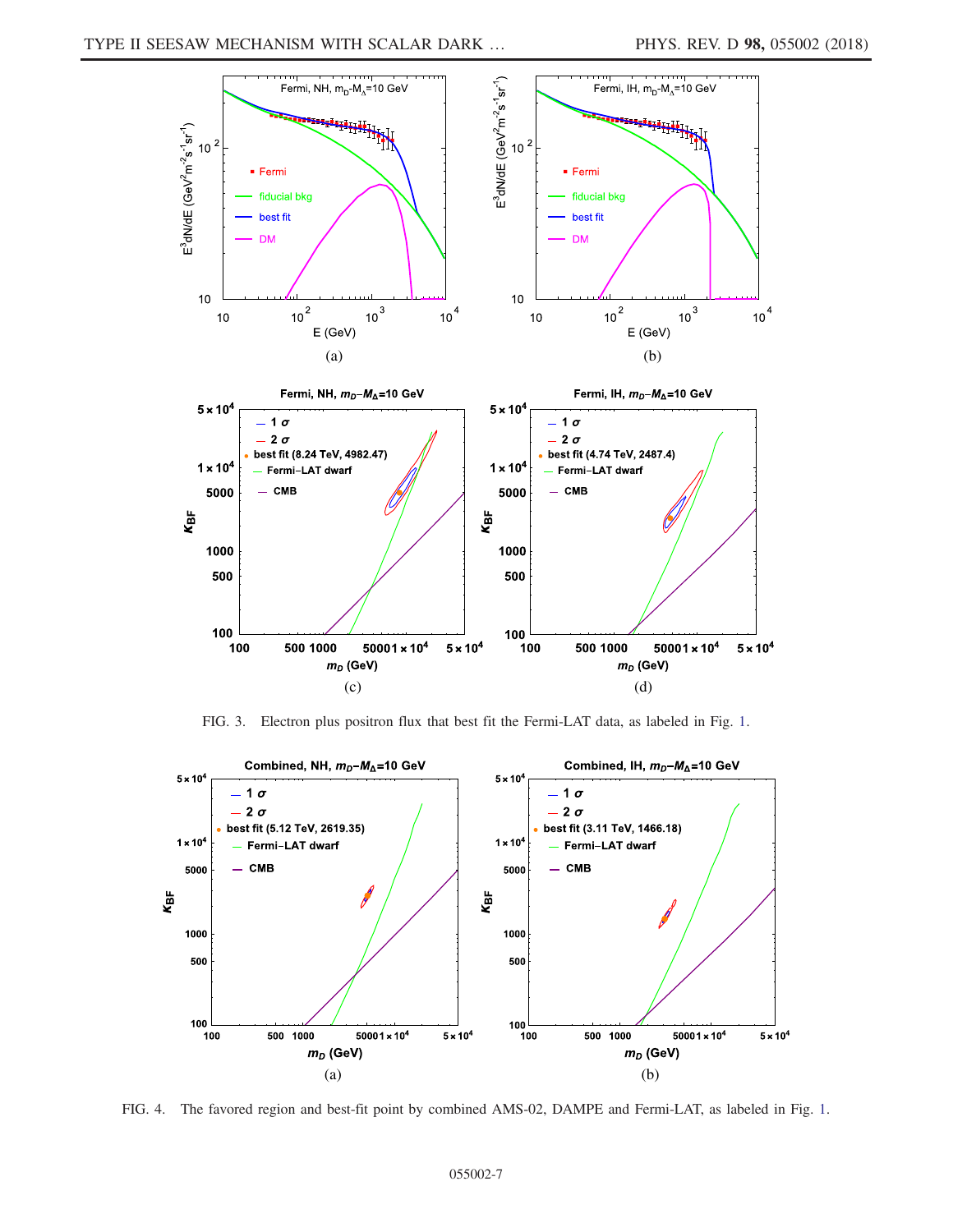| Best-fit $m_D$ , $\kappa_{\text{BF}}$ | $AMS-02$                                  | <b>DAMPE</b>                               | Fermi-LAT                                     | Combined                                      |
|---------------------------------------|-------------------------------------------|--------------------------------------------|-----------------------------------------------|-----------------------------------------------|
| <b>NH</b>                             | 3.24 TeV, 1175.6                          | 4.14 TeV, 1781.3                           | 8.24 TeV, 4982.5                              | 5.12 TeV, 2619.4                              |
| <b>IH</b>                             | $\chi^2_{\rm min}=9.9$<br>2.24 TeV, 878.6 | $\chi^2_{\rm min}=7.2$<br>2.57 TeV, 1067.4 | $\chi^2_{\rm min} = 2.73$<br>4.74 TeV, 2487.4 | $\chi^2_{\rm min} = 35.1$<br>3.11 TeV, 1466.2 |
|                                       | $\chi^2_{\rm min} = 10.0$                 | $\chi^2_{\rm min} = 5.53$                  | $\chi^2_{\rm min} = 2.83$                     | $\chi^2_{\rm min} = 47.9$                     |

<span id="page-8-10"></span>TABLE III. Best-fit  $m_D$ ,  $\kappa_{\text{BF}}$  and  $\chi^2_{\text{min}}$  for the NH and IH mass spectra, by AMS-02, DAMPE, and Fermi-LAT, assuming  $m_D - M_{\Delta^{++}} = 10$  GeV.

model with annihilating DM [\[53\]](#page-10-5). From Planck temperature and polarization data, the bound is taken to be [\[54\]](#page-10-6)

$$
\frac{\langle \sigma v \rangle f_{\text{eff}}}{m_D} < 4.1 \times 10^{-28} \text{ cm}^3/\text{s/GeV},\tag{22}
$$

where  $f_{\text{eff}}$  is an efficiency factor determined by the spectrum of injected electrons and photons from prompt DM annihilation into lepton species in Eq. [\(17\).](#page-4-4) Given the efficiency curve as a function of energy for  $e^+/e^-$  and photons in Ref. [\[55\],](#page-10-7) we obtain the CMB upper limit on  $\kappa_{\text{BE}}$ as shown in the bottom panels of Figs. 1–[3.](#page-5-0) The enhancement factor of about two of the local DM density can also help to evade the CMB constraint.

#### V. CONCLUSION

<span id="page-8-8"></span>Type II seesaw extension of the SM with a SM gaugesinglet scalar DM is a simple framework to supplement the SM with the desired neutrino mass matrix and a plausible DM candidate. With a suitable choice of the model parameters, the scalar DM naturally becomes leptophilic; a pair of DM particles mainly annihilates into the doubly charged Higgs bosons which, in turn, decay into charged leptons. We have calculated the spectrum of the cosmic ray electron/positron flux from DM pair annihilations in the Galactic halo. Given an astrophysical background spectrum of the cosmic ray flux, we have found that the contributions from the DM annihilations can nicely fit the cosmic ray spectrum measured by the AMS-02, DAMPE, and Fermi-LAT collaborations, with a multi-TeV range of DM mass and a boost factor for the DM annihilation cross section of  $\mathcal{O}(1000)$ . Because of the type II seesaw structure for generating the neutrino mass matrix, the lepton flavor decomposition of the primary leptons from the doubly charged Higgs boson decay is determined by the pattern of the light neutrino mass spectrum and the neutrino oscillations data. We have considered the NH and IH cases for the light neutrino mass spectrum. As summarized in Table [III,](#page-8-10) the IH case is preferred for fitting the DAMPE data, while both the NH and IH cases can equally fit the AMS-02 and the Fermi-LAT data. We have also considered the Fermi-LAT and CMB constraints on the DM pair annihilation cross section and found a tension, which can be ameliorated with an enhanced local DM density by a factor of about two.

#### ACKNOWLEDGMENTS

This work is supported in part by the DOE Grants No. DE-SC0012447 (N. O.) and DE-SC0013880 (Q. S.).

- <span id="page-8-0"></span>[1] M. Aguilar et al. (AMS Collaboration), Electron and Positron Fluxes in Primary Cosmic Rays Measured with the Alpha Magnetic Spectrometer on the International Space Station, Phys. Rev. Lett. 113[, 121102 \(2014\)](https://doi.org/10.1103/PhysRevLett.113.121102).
- <span id="page-8-1"></span>[2] G. Ambrosi et al. (DAMPE Collaboration), Direct detection of a break in the teraelectronvolt cosmic-ray spectrum of electrons and positrons, [Nature \(London\)](https://doi.org/10.1038/nature24475) 552, 63 (2017).
- <span id="page-8-2"></span>[3] S. Abdollahi et al. (Fermi-LAT Collaboration), Cosmic-ray electron-positron spectrum from 7 GeV to 2 TeV with the Fermi Large Area Telescope, Phys. Rev. D 95[, 082007 \(2017\).](https://doi.org/10.1103/PhysRevD.95.082007)
- <span id="page-8-3"></span>[4] I. Gogoladze, N. Okada, and Q. Shafi, Type II seesaw and the PAMELA/ATIC signals, [Phys. Lett. B](https://doi.org/10.1016/j.physletb.2009.07.035) 679, 237 (2009).
- <span id="page-8-4"></span>[5] O. Adriani et al. (PAMELA Collaboration), An anomalous positron abundance in cosmic rays with energies 1.5– 100 GeV, [Nature \(London\)](https://doi.org/10.1038/nature07942) 458, 607 (2009).
- <span id="page-8-5"></span>[6] M. Aguilar et al. (AMS Collaboration), First Result from the Alpha Magnetic Spectrometer on the International Space Station: Precision Measurement of the Positron Fraction in Primary Cosmic Rays of 0.5350 GeV, [Phys. Rev. Lett.](https://doi.org/10.1103/PhysRevLett.110.141102) 110, [141102 \(2013\).](https://doi.org/10.1103/PhysRevLett.110.141102)
- <span id="page-8-6"></span>[7] P. S. B. Dev, D. K. Ghosh, N. Okada, and I. Saha, Neutrino mass and dark matter in light of recent AMS-02 results, Phys. Rev. D 89[, 095001 \(2014\)](https://doi.org/10.1103/PhysRevD.89.095001).
- <span id="page-8-7"></span>[8] C. H. Chen, C. W. Chiang, and T. Nomura, Explaining the DAMPE  $e^+e^-$  excess using the Higgs triplet model with a vector dark matter, [Phys. Rev. D](https://doi.org/10.1103/PhysRevD.97.061302) 97, 061302 [\(2018\).](https://doi.org/10.1103/PhysRevD.97.061302)
- <span id="page-8-9"></span>[9] T. Li, N. Okada, and Q. Shafi, Scalar dark matter, type II Seesaw and the DAMPE cosmic ray  $e^+ + e^-$  excess, [Phys.](https://doi.org/10.1016/j.physletb.2018.02.006) Lett. B 779[, 130 \(2018\).](https://doi.org/10.1016/j.physletb.2018.02.006)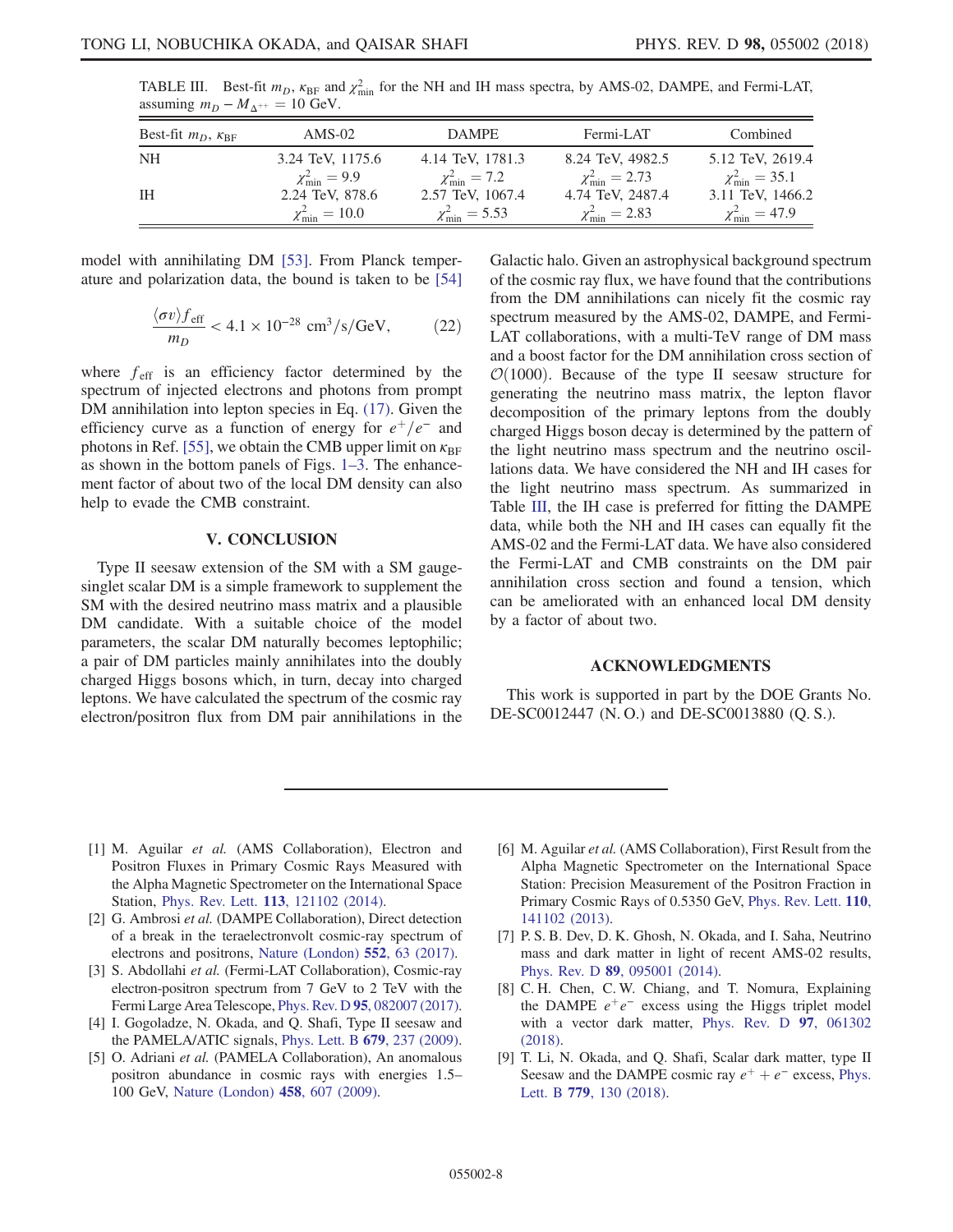- [10] Y. Sui and Y. Zhang, Prospects of type-II seesaw at future colliders in light of the DAMPE  $e^+e^-$  excess, [Phys. Rev. D](https://doi.org/10.1103/PhysRevD.97.095002) 97[, 095002 \(2018\).](https://doi.org/10.1103/PhysRevD.97.095002)
- [11] J. Cao, X. Guo, L. Shang, F. Wang, P. Wu, and L. Zu, Scalar dark matter explanation of the DAMPE data in the minimal left-right symmetric model, [Phys. Rev. D](https://doi.org/10.1103/PhysRevD.97.063016) 97, 063016 [\(2018\).](https://doi.org/10.1103/PhysRevD.97.063016)
- <span id="page-9-0"></span>[12] C. Patrignani et al. (Particle Data Group), Review of particle physics, Chin. Phys. C 40[, 100001 \(2016\).](https://doi.org/10.1088/1674-1137/40/10/100001)
- <span id="page-9-1"></span>[13] G. Lazarides, Q. Shaf,i, and C. Wetterich, Proton lifetime and fermion masses in an SO(10) model, [Nucl. Phys.](https://doi.org/10.1016/0550-3213(81)90354-0) B181, [287 \(1981\)](https://doi.org/10.1016/0550-3213(81)90354-0).
- [14] R. N. Mohapatra and G. Senjanovic, Neutrino masses and mixings in gauge models with spontaneous parity violation, [Phys. Rev. D](https://doi.org/10.1103/PhysRevD.23.165) 23, 165 (1981).
- [15] M. Magg and C. Wetterich, Neutrino mass problem and gauge hierarchy, Phys. Lett. 94B[, 61 \(1980\).](https://doi.org/10.1016/0370-2693(80)90825-4)
- [16] J. Schechter and J. W. F. Valle, Neutrino masses in  $SU(2) \times$  $U(1)$  theories, Phys. Rev. D 22[, 2227 \(1980\).](https://doi.org/10.1103/PhysRevD.22.2227)
- [17] For recent review on Type II Seesaw, see, e.g., M. Lindner, M. Platscher, and F. S. Queiroz, A call for new physics: The muon anomalous magnetic moment and lepton flavor violation, [Phys. Rep.](https://doi.org/10.1016/j.physrep.2017.12.001) 731, 1 (2018); Y. Cai, T. Han, T. Li, and R. Ruiz, Lepton-number violation: Seesaw models and their collider tests, [Front. Phys.](https://doi.org/10.3389/fphy.2018.00040) 6, 40 (2018).
- <span id="page-9-2"></span>[18] A. W. Strong, I. V. Moskalenko, and V. S. Ptuskin, Cosmicray propagation and interactions in the Galaxy, [Annu. Rev.](https://doi.org/10.1146/annurev.nucl.57.090506.123011) [Nucl. Part. Sci.](https://doi.org/10.1146/annurev.nucl.57.090506.123011) 57, 285 (2007).
- <span id="page-9-3"></span>[19] R. Trotta, G. Johannesson, I. V. Moskalenko, T. A. Porter, R. R. de Austri, and A. W. Strong, Constraints on cosmicray propagation models from a global Bayesian analysis, [Astrophys. J.](https://doi.org/10.1088/0004-637X/729/2/106) 729, 106 (2011).
- <span id="page-9-4"></span>[20] S. J. Lin, Q. Yuan, and X. J. Bi, Quantitative study of the AMS-02 electron/positron spectra: Implications for pulsars and dark matter properties, Phys. Rev. D 91[, 063508 \(2015\).](https://doi.org/10.1103/PhysRevD.91.063508)
- [21] A. Cuoco, M. Krämer, and M. Korsmeier, Novel Dark Matter Constraints from Antiprotons in Light of AMS-02, Phys. Rev. Lett. 118[, 191102 \(2017\).](https://doi.org/10.1103/PhysRevLett.118.191102)
- [22] M. Y. Cui, Q. Yuan, Y. L. S. Tsai, and Y. Z. Fan, Possible Dark Matter Annihilation Signal in the AMS-02 Antiproton Data, Phys. Rev. Lett. 118[, 191101 \(2017\)](https://doi.org/10.1103/PhysRevLett.118.191101).
- [23] J. Feng, N. Tomassetti, and A. Oliva, Bayesian analysis of spatial-dependent cosmic-ray propagation: Astrophysical background of antiprotons and positrons, [Phys. Rev. D](https://doi.org/10.1103/PhysRevD.94.123007) 94[, 123007 \(2016\).](https://doi.org/10.1103/PhysRevD.94.123007)
- [24] X. J. Huang, C. C. Wei, Y. L. Wu, W. H. Zhang, and Y. F. Zhou, Antiprotons from dark matter annihilation through light mediators and a possible excess in AMS-02  $\bar{p}/p$  data, Phys. Rev. D 95[, 063021 \(2017\)](https://doi.org/10.1103/PhysRevD.95.063021).
- [25] S. J. Lin, X. J. Bi, J. Feng, P. F. Yin, and Z. H. Yu, A systematic study on the cosmic ray antiproton flux, [Phys.](https://doi.org/10.1103/PhysRevD.96.123010) Rev. D 96[, 123010 \(2017\)](https://doi.org/10.1103/PhysRevD.96.123010).
- [26] H. B. Jin, Y. L. Wu, and Y. F. Zhou, Astrophysical background and dark matter implication based on latest AMS-02 data, [arXiv:1701.02213.](http://arXiv.org/abs/1701.02213)
- [27] Q. Yuan, S. J. Lin, K. Fang, and X. J. Bi, Propagation of cosmic rays in the AMS-02 era, [Phys. Rev. D](https://doi.org/10.1103/PhysRevD.95.083007) 95, 083007 [\(2017\).](https://doi.org/10.1103/PhysRevD.95.083007)
- [28] J. S. Niu and T. Li, Galactic cosmic-ray model in the light of AMS-02 nuclei data, Phys. Rev. D 97[, 023015 \(2018\).](https://doi.org/10.1103/PhysRevD.97.023015)
- <span id="page-9-5"></span>[29] M. Aguilar et al. (AMS Collaboration), Precision Measurement of the Proton Flux in Primary Cosmic Rays from Rigidity 1 GV to 1.8 TV with the Alpha Magnetic Spectrometer on the International Space Station, [Phys.](https://doi.org/10.1103/PhysRevLett.114.171103) Rev. Lett. 114[, 171103 \(2015\).](https://doi.org/10.1103/PhysRevLett.114.171103)
- <span id="page-9-6"></span>[30] M. Aguilar et al. (AMS Collaboration), Precision Measurement of the Boron to Carbon Flux Ratio in Cosmic Rays from 1.9 GV to 2.6 TV with the Alpha Magnetic Spectrometer on the International Space Station, [Phys. Rev. Lett.](https://doi.org/10.1103/PhysRevLett.117.231102) 117[, 231102 \(2016\).](https://doi.org/10.1103/PhysRevLett.117.231102)
- <span id="page-9-7"></span>[31] M. Aguilar et al. (AMS Collaboration), Precision Measurement of the Helium Flux in Primary Cosmic Rays of Rigidities 1.9 GV to 3 TV with the Alpha Magnetic Spectrometer on the International Space Station, [Phys.](https://doi.org/10.1103/PhysRevLett.115.211101) Rev. Lett. 115[, 211101 \(2015\).](https://doi.org/10.1103/PhysRevLett.115.211101)
- <span id="page-9-8"></span>[32] Y. S. Yoon et al., Cosmic-ray proton and helium spectra from the first CREAM flight, [Astrophys. J.](https://doi.org/10.1088/0004-637X/728/2/122) 728, 122 [\(2011\).](https://doi.org/10.1088/0004-637X/728/2/122)
- <span id="page-9-9"></span>[33] O. Adriani et al., Time dependence of the proton flux measured by PAMELA during the July 2006—December 2009 solar minimum, [Astrophys. J.](https://doi.org/10.1088/0004-637X/765/2/91) 765, 91 (2013).
- <span id="page-9-10"></span>[34] J. S. Niu, T. Li, R. Ding, B. Zhu, H. F. Xue, and Y. Wang, Bayesian analysis of the DAMPE lepton spectra and two simple model interpretations, [Phys. Rev. D](https://doi.org/10.1103/PhysRevD.97.083012) 97, 083012 [\(2018\).](https://doi.org/10.1103/PhysRevD.97.083012)
- <span id="page-9-11"></span>[35] S. F. Ge, H. J. He, and Y. C. Wang, Flavor structure of the cosmic-ray electron/positron excesses at DAMPE, [Phys.](https://doi.org/10.1016/j.physletb.2018.03.065) Lett. B 781[, 88 \(2018\)](https://doi.org/10.1016/j.physletb.2018.03.065).
- <span id="page-9-12"></span>[36] J. F. Navarro, C. S. Frenk, and S. D. M. White, The structure of cold dark matter halos, [Astrophys. J.](https://doi.org/10.1086/177173) 462, 563 (1996).
- [37] J. F. Navarro, C. S. Frenk, and S. D. M. White, A universal density profile from hierarchical clustering, [Astrophys. J.](https://doi.org/10.1086/304888) 490[, 493 \(1997\)](https://doi.org/10.1086/304888).
- <span id="page-9-13"></span>[38] M. A. Schmidt, Renormalization group evolution in the type  $I + II$  seesaw model, Phys. Rev. D 76[, 073010 \(2007\)](https://doi.org/10.1103/PhysRevD.76.073010); Erratum 85[, 099903 \(2012\)](https://doi.org/10.1103/PhysRevD.85.099903).
- <span id="page-9-14"></span>[39] J. Kumar and D. Marfatia, Matrix element analyses of dark matter scattering and annihilation, [Phys. Rev. D](https://doi.org/10.1103/PhysRevD.88.014035) 88, 014035 [\(2013\).](https://doi.org/10.1103/PhysRevD.88.014035)
- <span id="page-9-15"></span>[40] M. G. Aartsen et al. (IceCube Collaboration), The IceCube Neutrino Observatory—Contributions to ICRC 2017 Part I: Searches for the sources of astrophysical neutrinos, [arXiv:1710.01179.](http://arXiv.org/abs/1710.01179)
- [41] Y. Zhao, K. Fang, M. Su, and M. C. Miller, A strong test of the dark matter origin of the 1.4 TeV DAMPE signal using IceCube neutrinos, [J. Cosmol. Astropart. Phys. 06 \(2018\)](https://doi.org/10.1088/1475-7516/2018/06/030) [030.](https://doi.org/10.1088/1475-7516/2018/06/030)
- <span id="page-9-16"></span>[42] P. F. Perez, T. Han, G. Y. Huang, T. Li, and K. Wang, Testing a neutrino mass generation mechanism at the LHC, [Phys.](https://doi.org/10.1103/PhysRevD.78.071301) Rev. D 78[, 071301 \(2008\)](https://doi.org/10.1103/PhysRevD.78.071301); , Neutrino masses and the CERN LHC: Testing type II seesaw, [Phys. Rev. D](https://doi.org/10.1103/PhysRevD.78.015018) 78, 015018 [\(2008\).](https://doi.org/10.1103/PhysRevD.78.015018)
- <span id="page-9-18"></span><span id="page-9-17"></span>[43] T. Li, Type II Seesaw and tau lepton at the HL-LHC, HE-LHC and FCC-hh, [arXiv:1802.00945.](http://arXiv.org/abs/1802.00945)
- [44] G. Elor, N. L. Rodd, and T. R. Slatyer, Multistep cascade annihilations of dark matter and the Galactic center excess, Phys. Rev. D 91[, 103531 \(2015\)](https://doi.org/10.1103/PhysRevD.91.103531).
- [45] G. Elor, N. L. Rodd, T. R. Slatyer, and W. Xue, Modelindependent indirect detection constraints on hidden sector dark matter, [J. Cosmol. Astropart. Phys. 06 \(2016\) 024.](https://doi.org/10.1088/1475-7516/2016/06/024)